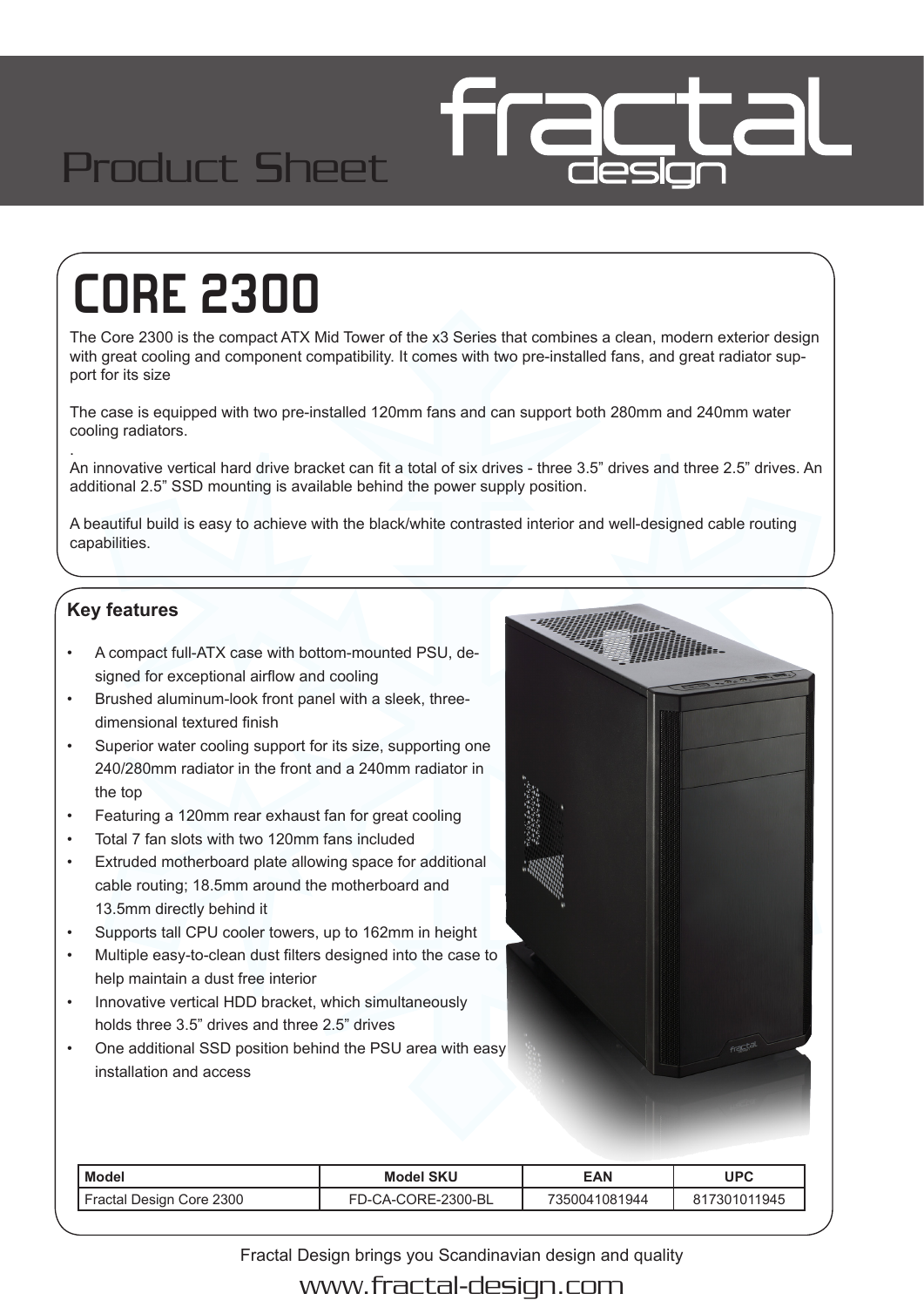## Product Sheet

## **Core x3 Series**

The Core family of cases have always been centered around providing the core features and performance of Fractal Design's case lineage at an aggressive price point. Core has undergone an evolution thanks in part to the valuable feedback from our customers.

The new x3 Series of the Core Family of cases are liquid cooling ready, featuring superb airflow and an innovative vertical drive mounting system. Able to support up to six drives, the unique design of the vertical hard drive bracket ensures that it will not restrict optimum airflow. For added versatility the drive bracket is fully removable, allowing the end user incredible flexibility for mounting liquid cooling radiators up to 280mm in size.

### **General Specifications**

| Drive bay capacity                             | 2 - 5.25" bays<br>3 - 3.5" HDD positions<br>4 - 2.5" dedicated SSD unit position                                                                                                |  |
|------------------------------------------------|---------------------------------------------------------------------------------------------------------------------------------------------------------------------------------|--|
| <b>Expansion slots</b>                         | 7                                                                                                                                                                               |  |
| Motherboard compatibility                      | <b>ATX</b><br>$\bullet$<br><b>Micro ATX</b><br>Mini ITX<br>٠                                                                                                                    |  |
| Cooling / Ventilation                          | 7 - Fan positions (2 fans included)<br>$\bullet$<br>Filtered fan slots in front and bottom<br>٠<br>CPU coolers up to 162 mm in height<br>$\bullet$                              |  |
| Front interface                                | 1 USB 3.0 + 1 USB 2.0<br>$\bullet$<br>Audio in/out<br>٠<br>Power button with LED (white)<br>٠<br>HDD activity LED (white)<br><b>Reset button</b><br>$\bullet$                   |  |
| Power supply compatibility                     | ATX PSUs up to 205/185 mm with a bottom 120/140mm fan<br>$\bullet$<br>When not using any bottom fan location longer PSUs can be used                                            |  |
| Graphics card compatibility                    | Graphics cards up to 380mm in length may be installed. One<br>or more 3.5" hard drives may interfere with side-mounted<br>power connectors on graphics cards longer than 200 mm |  |
| Additional information                         | 13.5-18.5 mm of space for cable routing behind the mother-<br>$\bullet$<br>board plate<br>Extra cable routing holes for usage with mATX motherboards                            |  |
| <b>Colors Available</b>                        | <b>Black</b>                                                                                                                                                                    |  |
| Case dimensions - W x H x D (mm)               | 195 x 431 x 450                                                                                                                                                                 |  |
| Case dimensions - with feet/protrusions/screws | 195 x 445 x 460                                                                                                                                                                 |  |
| Net weight (kg)                                | 5.2 kg                                                                                                                                                                          |  |
| Package dimensions - W x H x D (mm)            | 270*547*492                                                                                                                                                                     |  |
| Package weight - (Kg)                          | 6.4 kg                                                                                                                                                                          |  |
|                                                |                                                                                                                                                                                 |  |

Fractal Design brings you Scandinavian design and quality

www.fractal-design.com